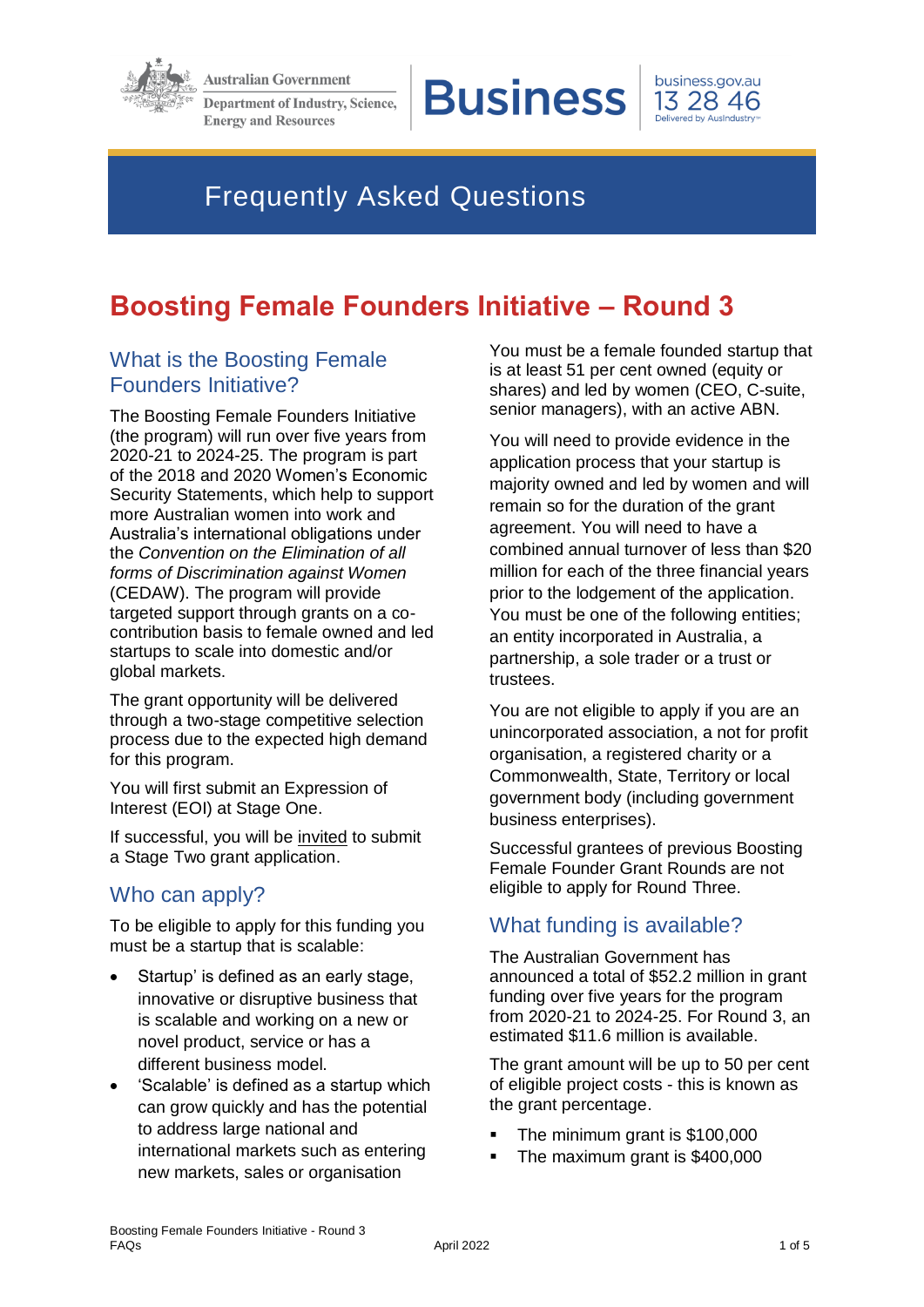Grants for priority groups will be up to 70 per cent of the total eligible project expenditure, and

- The minimum grant is \$100,000
- The maximum grant is \$480,000

You must meet at least one of the following criteria to be eligible for additional funding available to priority groups:

- your head office is located in a regional area as defined by the [Australian](https://www.abs.gov.au/websitedbs/D3310114.nsf/home/remoteness+structure)  [Statistical Geography Standard -](https://www.abs.gov.au/websitedbs/D3310114.nsf/home/remoteness+structure) [Remoteness Area.](https://www.abs.gov.au/websitedbs/D3310114.nsf/home/remoteness+structure) For this grant opportunity we are using the Department of Health [Workforce](https://www.health.gov.au/resources/apps-and-tools/health-workforce-locator/health-workforce-locator)  [Locator tool](https://www.health.gov.au/resources/apps-and-tools/health-workforce-locator/health-workforce-locator) to confirm classifications. **Please select the classification filter ASGS Remoteness Areas 2016 to calculate your regional area correctly**.
- your business is Indigenous-owned, with at least one founding team member (owners and leaders) of an Aboriginal and/or Torres Strait Islander heritage.
- at least one of your founding team members (owners and leaders) is a person living with a disability.
- at least one member of your founding team members (owners and leaders) has migrated to Australia as a refugee or humanitarian entrant.

You must provide information in your EOI application to justify your claim for the higher grant percentage.

# What activities are eligible?

Your activities must support your female founded (majority owned and led by women) startup to scale into domestic and/or global markets.

Eligible activities can include but are not limited to: launching and scaling products and/or services, developing and marketing software and apps, developing and marketing of products and/or services, purchase of equipment for the project, expansion into other markets, expanding your management team, relevant professional development.

#### What type of contributions are eligible for the co-contribution?

Contributions to your project must be **cash** (not in kind). An example of a contribution not considered cash is future revenue.

You are encouraged to seek contributions from private investors and industry partners.

You cannot use funding from other Commonwealth government grants to fund the balance of your share of project expenditure not covered by the grant. You may use funding from other State, Territory and local government grants to fund a maximum of 10 per cent of the balance of project expenditure not covered by the grant.

## I'm not sure if all my project costs are 'eligible', what can I do?

Review Appendix A and B of the grant opportunity guidelines for details on eligible and ineligible expenditure. Use these as a guide to determine your total eligible project expenditure.

If your application is successful you may be required to provide evidence (such as quotes) for major costs.

You are responsible for any ineligible expenditure.

## What evidence will I be required to submit to demonstrate I am a female founded (majority owned and led) startup?

For the Stage One Expression of Interest, you will be asked to sign a Declaration confirming that your startup is female founded (at least 51 per cent majority owned and led by women) and will remain so for the duration of the program. You may provide any supporting evidence along with your declaration.

If you are invited to submit a Stage Two application, you will be asked to provide evidence supporting your Declaration.

Examples of evidence we may ask for include company documentation showing female ownership (at least 51 per cent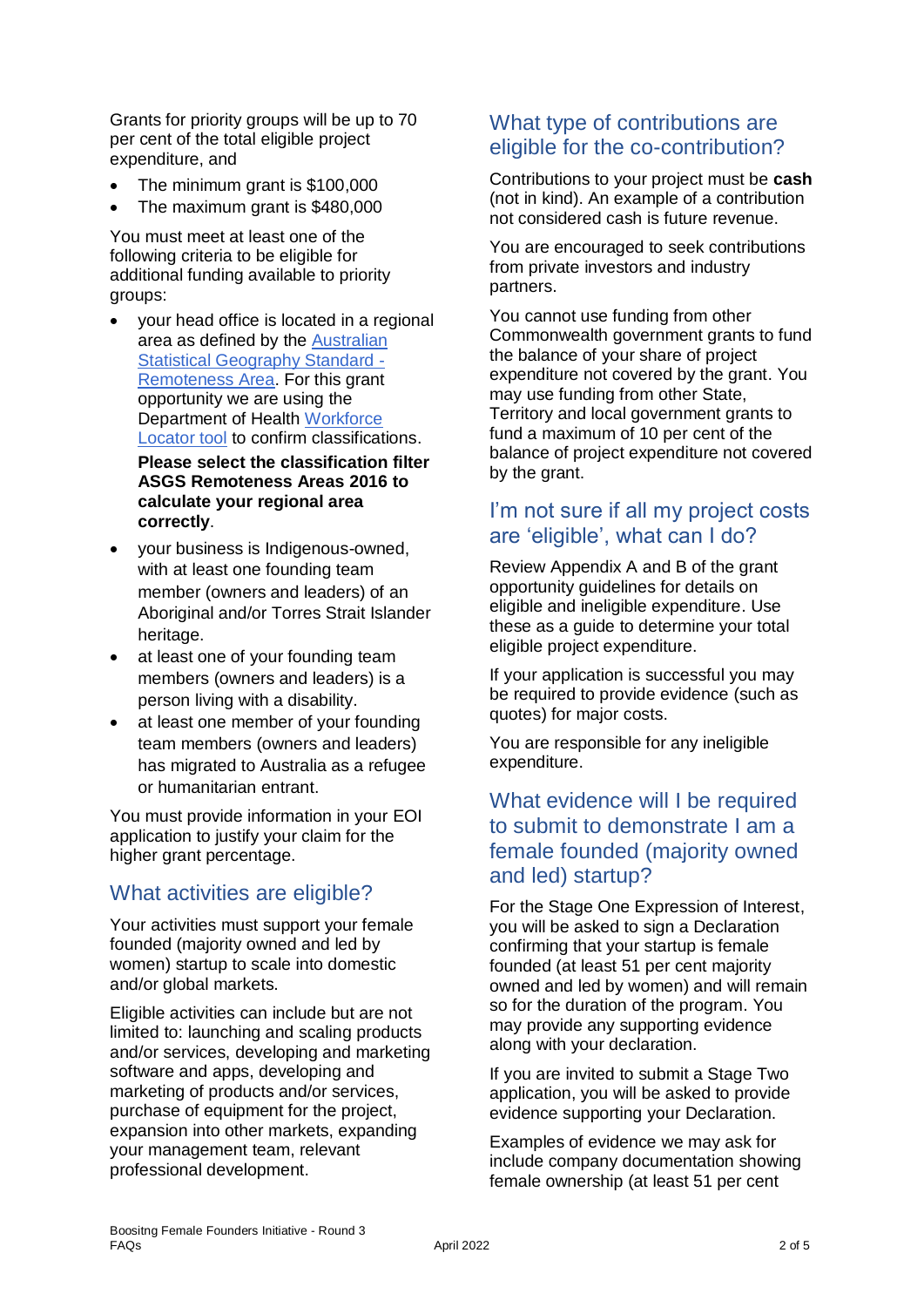women owned in equity or shares), copies of your ASIC documents verifying ownership, or shareholdings or partnerships arrangements verifying your company is greater than or equal to 51 per cent female owned and led.

If successful, you will be required to certify that your startup will remain majority owned and led throughout the grant agreement.

## What evidence will I be required to submit to demonstrate I am an Indigenous business?

You will need to provide documentation such as Indigenous Business Direct (Supply Nation) registration or a letter from an incorporated Indigenous organisation confirming the Aboriginal and/or Torres Strait Islander heritage of at least one of your founding team members (owners and leaders).

## What evidence will I be required to submit to demonstrate I am a humanitarian entrant or refugee?

You will need to provide evidence that at least one of your founding team members (owners and leaders) has migrated to Australia as a refugee or humanitarian entrant including a current or previous:

- Global Special Humanitarian visa (subclass 202)
- Protection visa (subclass 866)
- Refugee visas (subclass 200, 201, 203 and 204)
- Temporary Protection visa (subclass 785)
- Safe Haven Enterprise visa (subclass 790)
- or equivalent past visa classes.

You may access the [Visa Entitlement](https://immi.homeaffairs.gov.au/visas/already-have-a-visa/check-visa-details-and-conditions/check-conditions-online)  [Verification Online System \(VEVO\)](https://immi.homeaffairs.gov.au/visas/already-have-a-visa/check-visa-details-and-conditions/check-conditions-online) to download a record of your relevant visa details and conditions.

## What evidence will I be required to submit to demonstrate I am a person with a disability?

You will be required to provide a recent letter from a treating health practitioner confirming the current impact of your disability.

## What attachments will I be required to submit?

In Stage One, the EOI, you will be required to submit:

- a signed declaration that your startup is at least 51 per cent female founded (majority owned and led by women) and any supporting evidence you would like to provide, evidence may be requested throughout the grant process.
- evidence to meet the additional requirements for your claim for a higher grant percentage (if applicable).

In Stage Two, the grant application, you will be required to submit:

- evidence to support your source of funding (e.g. letter from contributor/s or investor/s confirming funding amount)
- pitch deck (PDF PowerPoint presentation, max 10 slides)
- link to a video pitch from your CEO/founder (no longer than 5 mins) to support your response to the assessment criteria
- company's profit and loss, balance sheet and cash flow statements for the current year, and three years past where applicable
- vour business plan in 10 pages or less including revenue model, customer acquisition and company/management structure, scope, implementation methodology, timeframes, budget, risks and risk mitigations, and how you will measure the success of the project
- a copy of your shareholder register or trust deed (where applicable)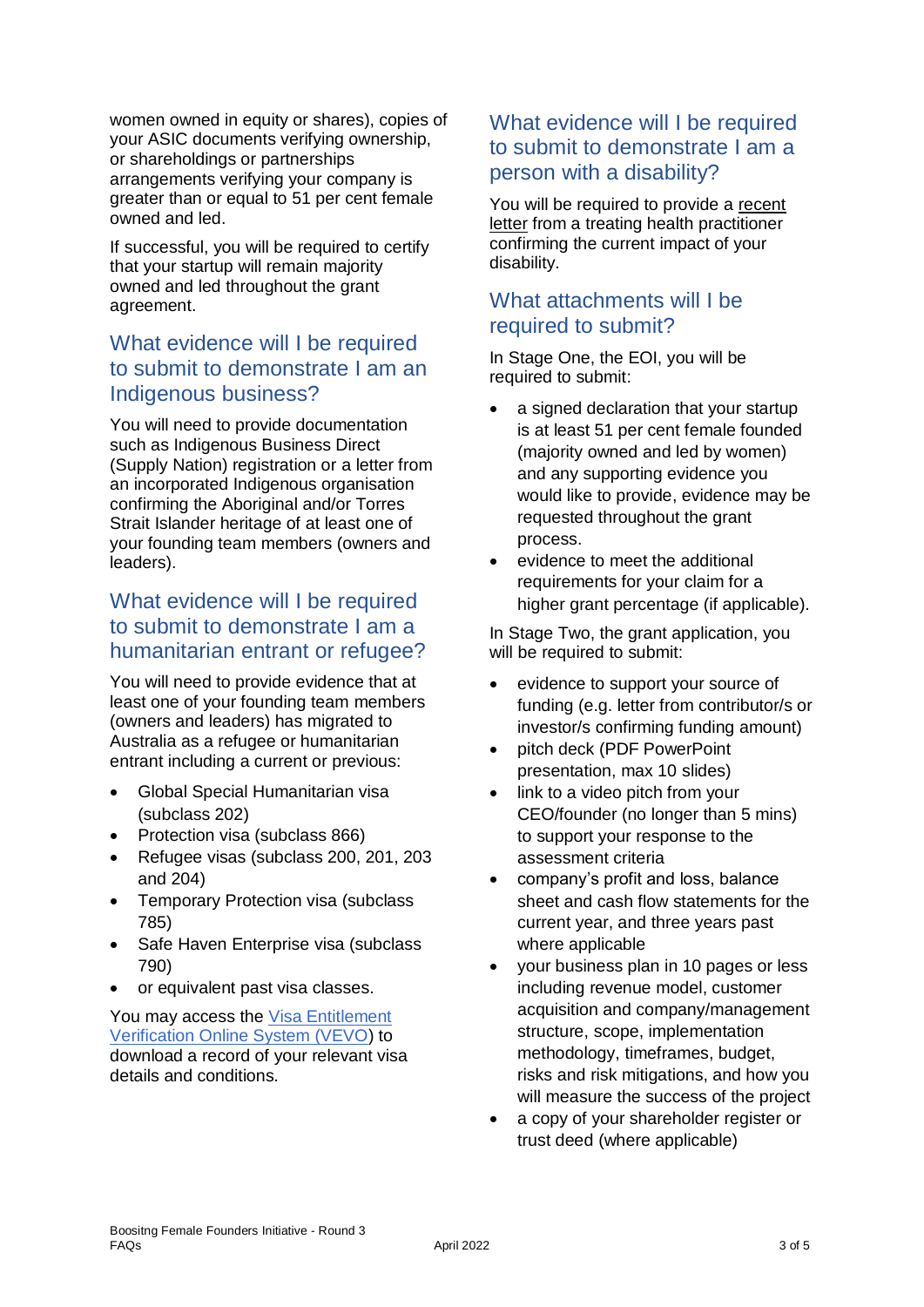#### What are the opening and closing dates?

The program will open for EOI applications (Stage One) on 6 May 2022 at 9 am AEDT.

EOI applications (Stage One) will close on 2 June 2022 at 5 pm AEST.

Successful EOI applications will be invited to submit a Stage Two grant application. Stage Two is expected to open in October 2022.

## What is the maximum project period?

- The maximum project period is 24 months.
- The anticipated grant commencement is February 2023 and a maximum project period must conclude in April 2025. We may extend this period under exceptional circumstances.

## Where can I find application forms?

You can complete and submit an application through the on-line portal accessible on [www.business.gov.au/bff.](http://www.business.gov.au/bff)

# Can I submit a late application?

No, we cannot accept applications after the published closing date and time.

## Can I submit a joint application?

No, joint applications are not permitted.

## Can I submit multiple applications in the same round?

Yes, you can submit more than one EOI in the same round, providing it is for a different project.

# Can I apply in the next round if I am unsuccessful in this one?

Yes, you can submit a new application for the same (or similar) project in any future funding rounds.

You should include new or more information to address the weaknesses that prevented your previous application from being successful.

## I don't have access to the internet, how else can I apply?

Call 13 28 46 to speak to someone who can assist you.

# Will there be any public consultation sessions?

A series of webinars will be held to provide further explanation on the round 3 guidelines. The dates of the webinars will be advertised on [www.business.gov.au/bff](http://www.business.gov.au/bff)

## How many rounds will there be and how often?

There will be five rounds, over five years from 2020-21 to 2024-25.

## If successful, when can I commence my project?

If successful, you may elect to commence your project from the date we notify you that your application is eligible and complete. We are not responsible for any expenditure you incur until a grant agreement is executed. The Commonwealth will not be liable, and should not be held out as being liable, for any activities undertaken before the grant agreement is executed. The anticipated grant commencement is February 2023.

# If successful, when will I receive payments?

If you are successful, we will make payments according to an agreed schedule set out in the grant agreement.

Payments are subject to satisfactory progress of the project.

# I have been impacted by COVID-19, what should I do?

If you have been impacted by COVID-19 please contact the [Contact Centre](https://business.gov.au/contact-us) to discuss your circumstances and how we can assist you.